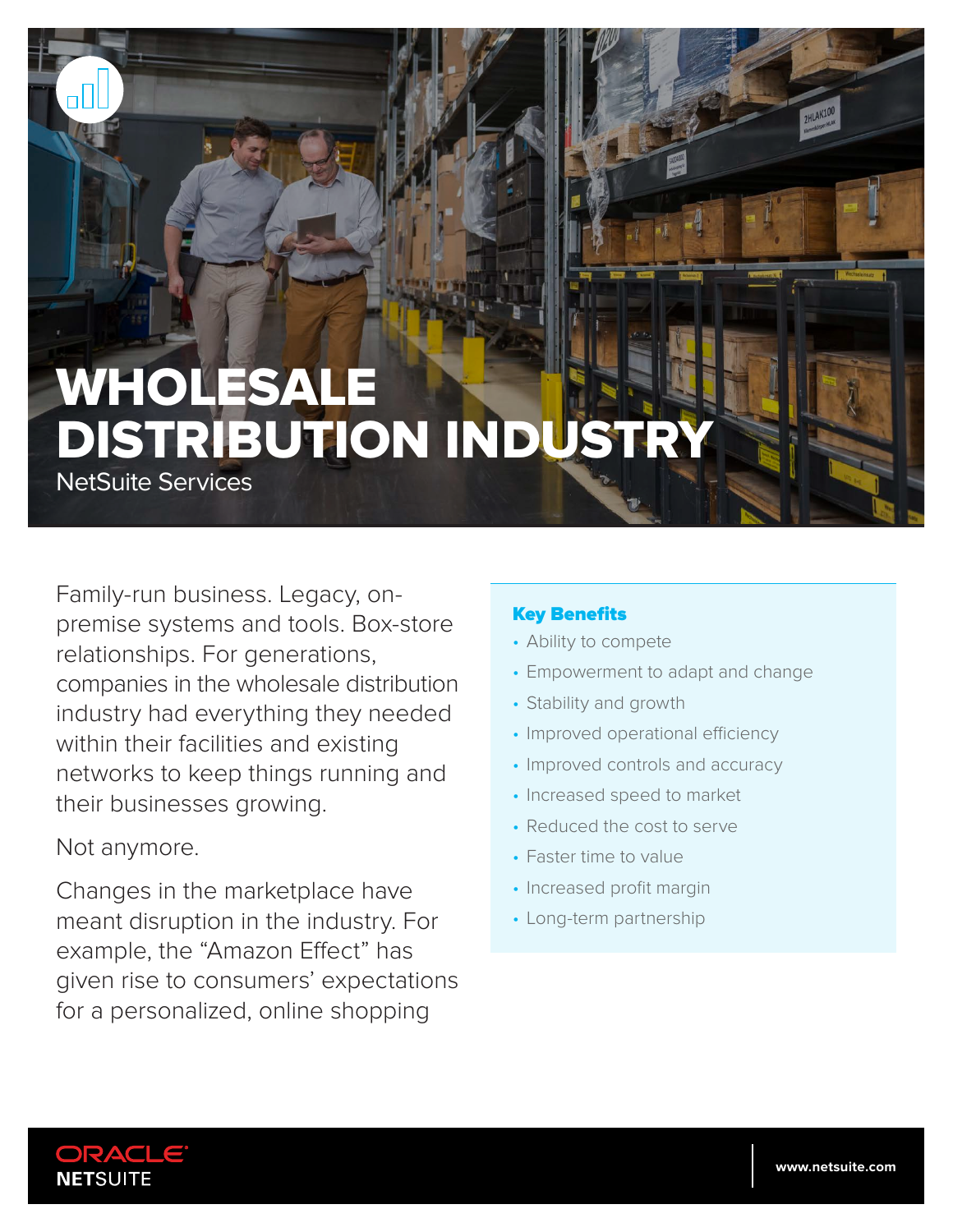experience with endless options and fast delivery. Meeting these demands can be a big challenge for companies that have been operating on multiple disconnected systems. It's an even bigger challenge when managing numerous subsidiaries with multiple accounting systems. And forget about aggregating data to generate real-time reports—having multiple systems makes that nearly impossible.

Simply put: Wholesale distributors are at a crossroads, and it's time to make a decision. Continue with business as usual, or optimize your business with industry best practices.

NetSuite Services can lead you on the path toward business success.

NetSuite Services offers companies in the manufacturing industry support for the full lifecycle of your business—from the initial NetSuite implementation with our exclusive SuiteSuccess methodology—to our online training services with Learning Cloud Support—to continuous managed services with Advanced Customer Support. We help distributors seamlessly transition to the cloud while addressing the industry challenges of thin margins, seasonality, the "Amazon Effect", inventory costs, resource constraints, and the unique juxtaposition of trying to both survive and grow in a highly disrupted and evolving industry.

The results are the ability to compete in the marketplace, empowerment to adapt and change, business stability and growth, improved operational efficiency, greater visibility into the business, improved controls, proactive decision

making, faster time to value, and increased profit margin. Although we are a global multinational corporation, we are small and personal in our approach. We have partnered with thousands of companies and are here to help you. As your company grows, we grow with you—with the ability to guide you for generations to come.

## **NetSuite Services – For the Full Lifecycle of Your Business**

NetSuite Services is successful in meeting the unique needs of the wholesale distribution industry because of the holistic approach we take with every industry. From Consulting Services to Education Services to Support Services, NetSuite Services offers industryspecific support both before and long after you go live.

NetSuite Services provides a full suite of offerings that includes the following:



## Industry Expertise

At NetSuite, we lead with industry. We have deep expertise and experience in the wholesale distribution industry and we leverage that expertise to configure and customize the software uniquely to your business. This expertise is integrated into our SuiteSuccess implementation methodology and our exclusive industry-specific add-on service offerings.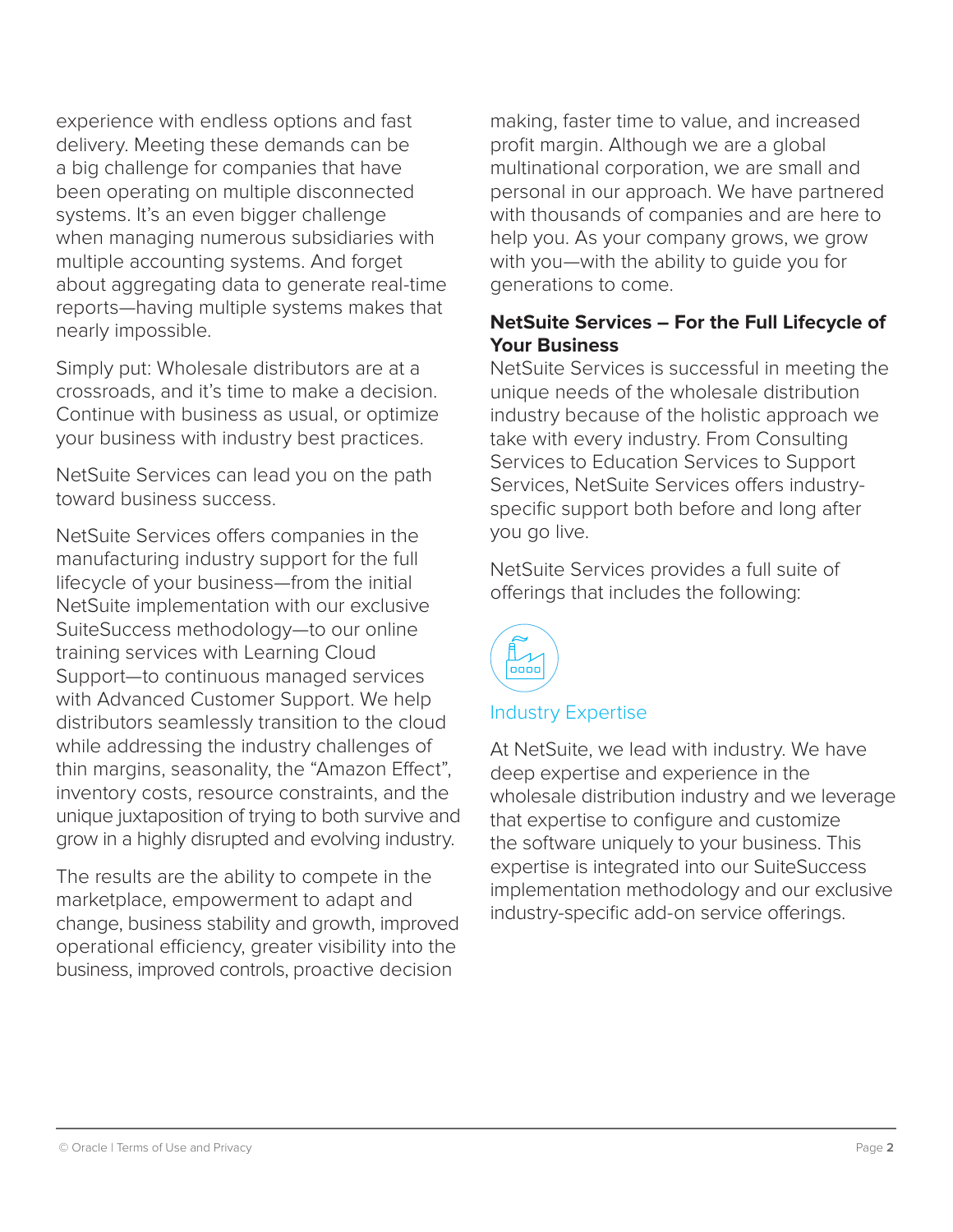

## Consulting Services **SuiteSuccess, Packaged Services, Custom Services**

You've invested in us, so we're investing in you. Our team of experts help ensure that you're not paying for any software that you don't need. Our SuiteSuccess methodology offers an agile and staged pathway for you to succeed by engaging you continuously throughout your lifecycle and keeping you on an upward growth trajectory. And with NetSuite's Global Delivery Centers, our costs remain competitive.



#### Education Services

## **NetSuite Adoption Services, Product Training, End User Training, Learning Cloud Support**

One of the most critical factors impacting your success with NetSuite is the proficiency of your users. Our Education Services offerings help ensure your users take full advantage of NetSuite's features and capabilities. Our expert NetSuite education and adoption consultants will develop a comprehensive plan designed to fit your users' learning and business transformation needs, empowering them to drive business results. Our Learning Cloud Support offering provides access to learning content anytime, anywhere.



#### Support Services **SuiteSupport, Advanced Customer Support (ACS)**

SuiteSupport offerings range from Basic to Premium to provide you with the answers you need, when you need them. Customers who require a greater return on investment can take advantage of Advanced Customer Support (ACS)—an umbrella offering that provides coverage across all products and all verticals, from technical to functional. ACS is a managed service that takes you from reactive to proactive, keeping your solution at optimal level, mitigating risks and increasing ROI as your business continues to grow and change.

## **Stairway to Your Success**

Through SuiteSuccess, we offer an agile and staged pathway for you to succeed by engaging you continuously throughout the full lifecycle of your business, keeping you on an upward growth trajectory tailored specific to the wholesale distribution industry.

- Rapid and efficient implementation
- Leading wholesale distribution industry practices
- Tailored delivery
- Growth and expansion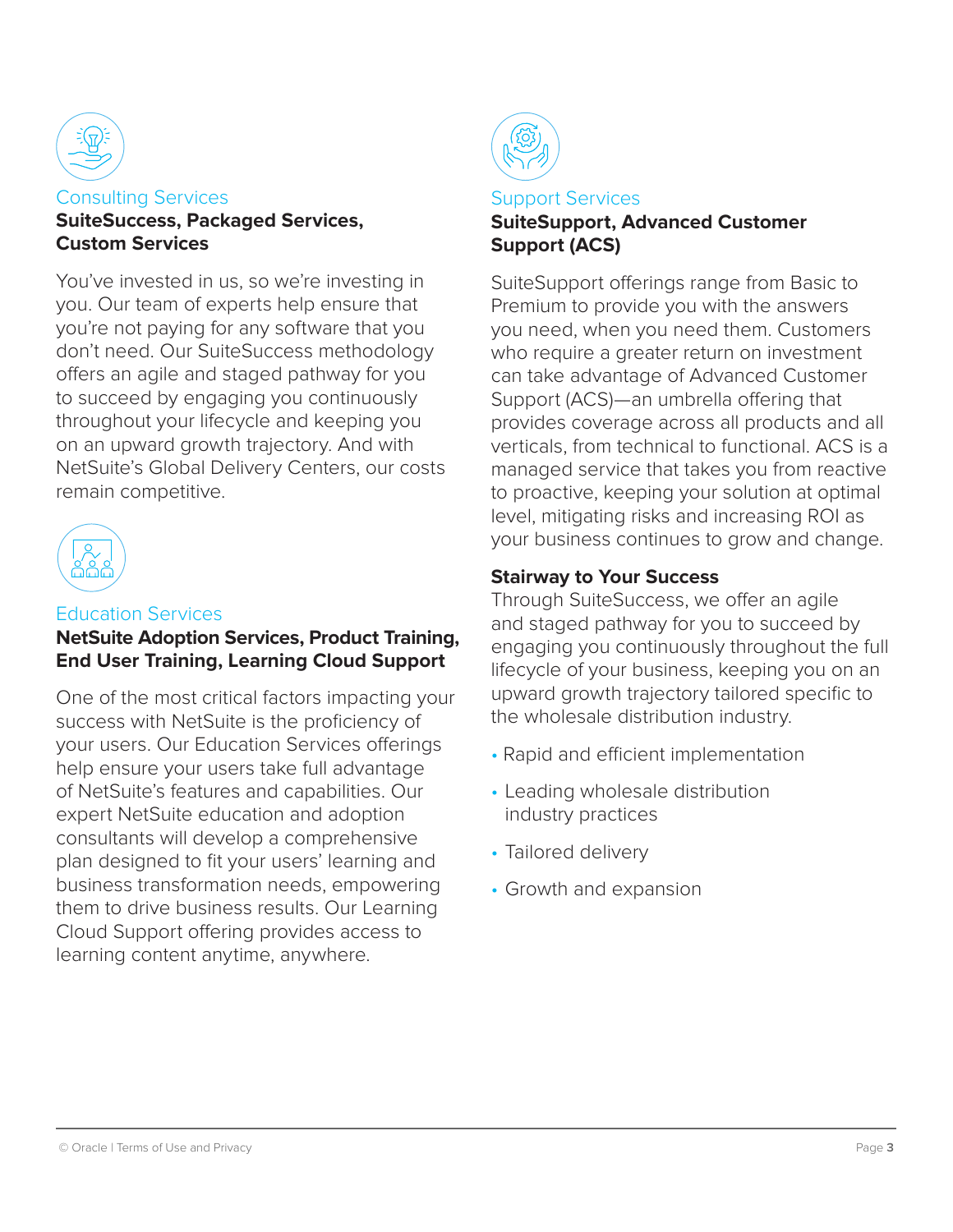

## **Why NetSuite Services for Wholesale Distribution Companies**

Implementing an ERP system can be extremely disruptive. How can you ensure success? Oracle NetSuite Services is the only services provider that can provide wholesale distribution companies with ALL of the following:

- Wholesale Distribution Industry. Our NetSuite Services team has deep understanding of wholesale distribution companies, the challenges you face and the best practices to help you transition to an optimal state of operations.
- Leading Practices to Accelerate Business Growth. Our competitive advantage is that we not only have a product tailored for

wholesale distribution companies but we also have a deep bench of consultants that work with wholesale distribution companies all day every day and the largest network of NetSuite consultants to share leading practices. Additionally, our verticalization in several industries enables us to share best practices from an adjacent industry and a more robust implementation.

• NetSuite Expertise. We have the highest number of certified NetSuite consultants in the marketplace. With our proximity to product development, we have the advantage of receiving updates from product development and a broad network of solution consultants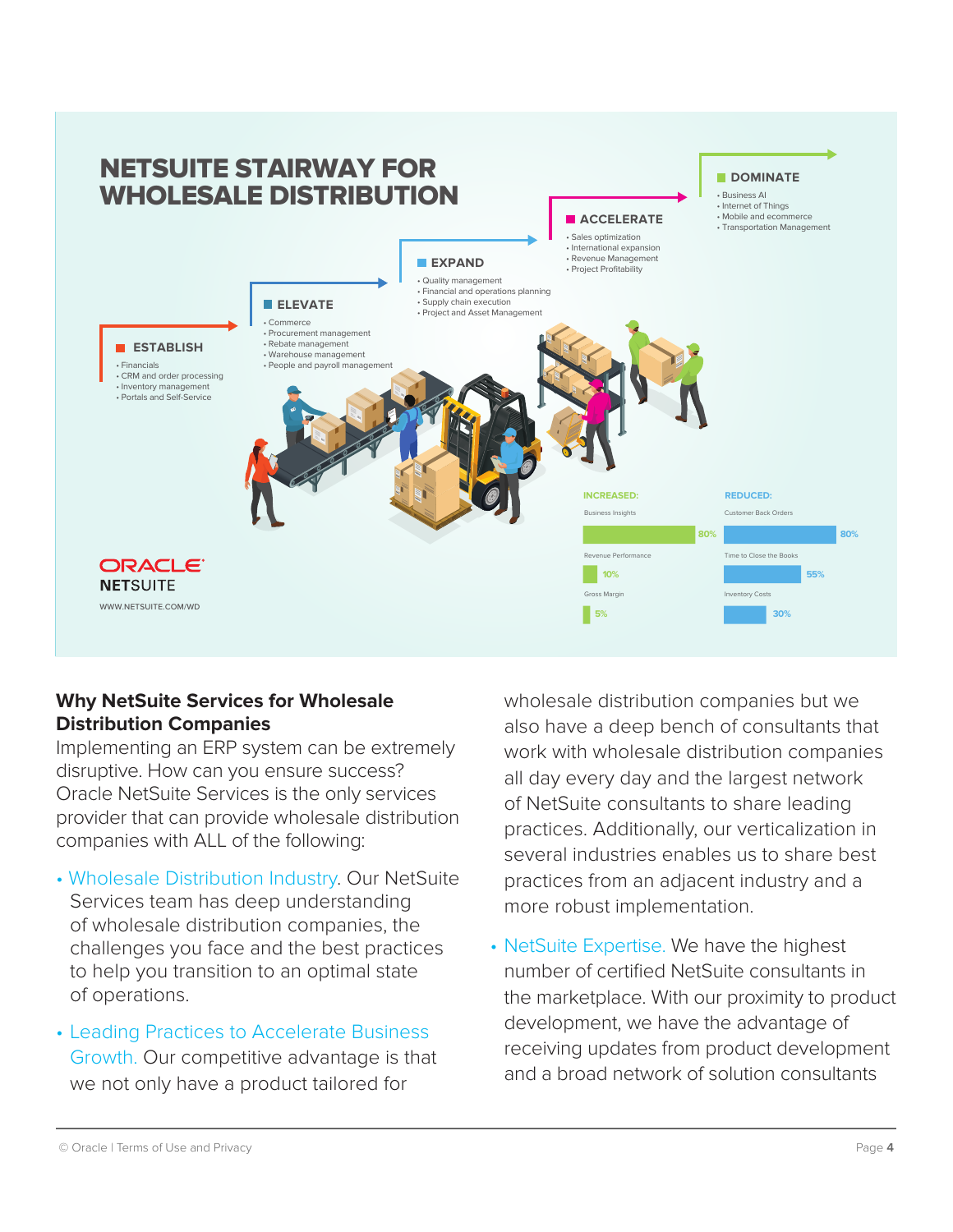and technical account managers with both product knowledge and implementation know-how.

- Value Added Services to Increase Margins. We share and educate your C-Suite on industry best practice integrated into our SuiteSuccess methodology to enable you to increase your margins in a way you were not able to just a few years ago.
- Empowerment for the New Industry Paradigm. We educate and empower you to make changes in your business model and processes that are going to help you adapt to the new industry paradigm.
- Immediate Help with Resource Constraints. Many distributors are at resource capacity and are often not sure if they can take on an ERP implementation as a small company.
	- We work with thousands of customers like you within this industry vertical.
	- We place you into a position where you don't have to come with full time resources.
	- We set you up for success and enable you to continue to run your business.
- Here for the Long Haul in Short Trips. We're here for our customers to ensure their "go live" and be available through the entire business lifecycle.
- Minimal Time Investment. NetSuite is your partner on the implementation—we perform most of the heavy lifting. Typically, a customer provides a few hours a week for two to four months and then they are on the best of breed ERP platform.
- Predictability around Engagement. Many companies like yours appreciate that our SuiteSuccess offering is a fixed bid and that we have the ability to scale and deliver at a predictable cost.
- We Grow with You. We are a global multinational corporation but we are small and personal in our approach. We have partnered with thousands of companies and are here to help you. As your company grows, we grow with you—with the ability to guide you for generations to come.
- High User Adoption. Our education, training and testing teams ensure a successfully implemented solution that works and has a high adoption rate. NetSuite is committed to the growth of your business, and is therefore invested in the successful adoption of the platform by your organization.
- Faster Time to Value. NetSuite is a software activation company, not a service-focused organization. That means you receive predictable timelines and a lot of comfort knowing that as a business we are not going to camp out and stay forever. There is a reduced risk from our fixed bid approach.
- Full Lifecycle. We offer wholesale distributors support for the full lifecycle of your business from the initial implementation, through our exclusive SuiteSuccess methodology, to education by our NetSuite Adoption Services and Training team, to ongoing support with our Advanced Customer Support managed services.